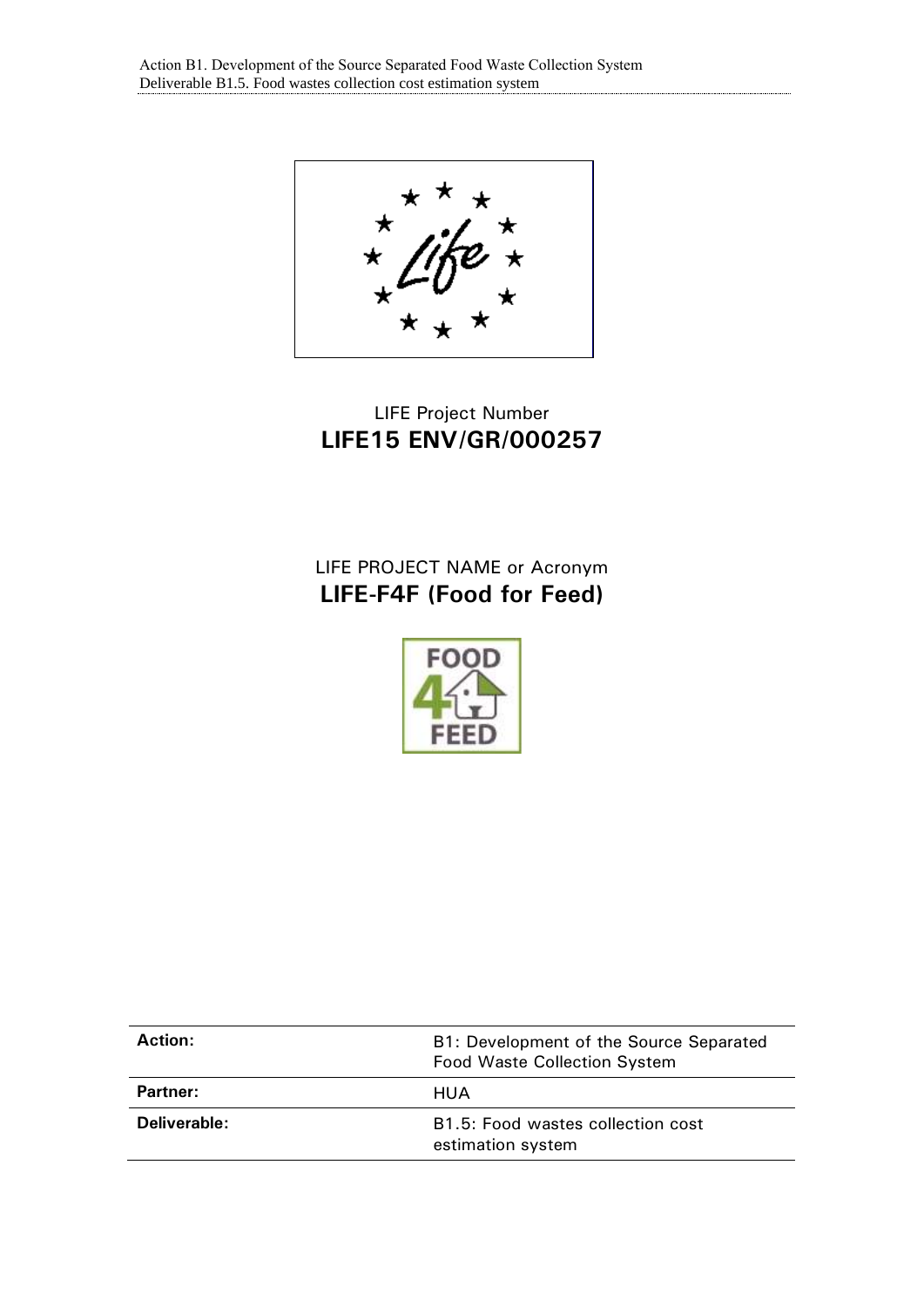Action Β1. Development of the Source Separated Food Waste Collection System Deliverable B1.5. Food wastes collection cost estimation system

*This page is intentionally blank.*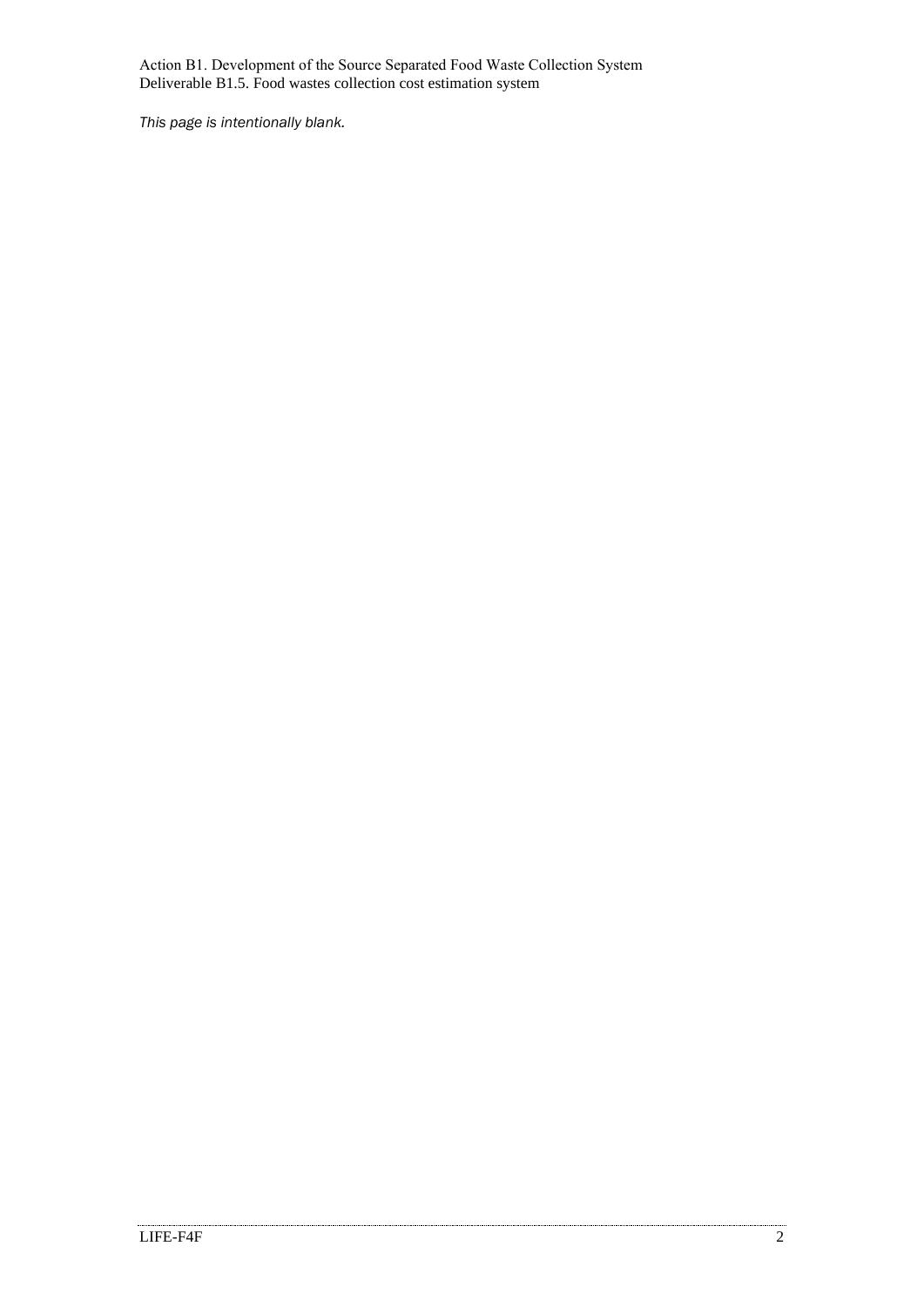# Table of contents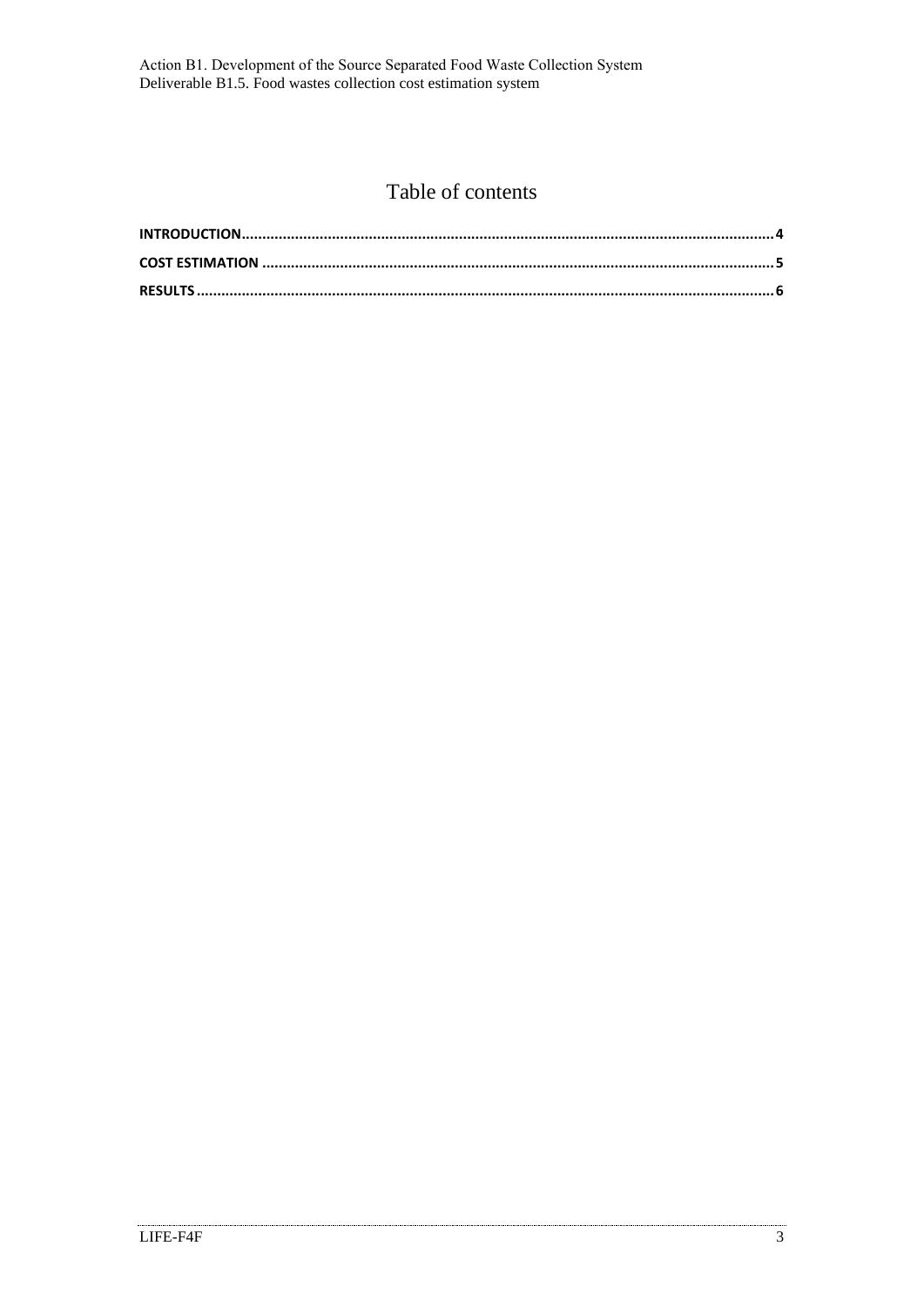## <span id="page-3-0"></span>**Introduction**

The growth in the standards of living of the population increases both the composition and quantity of wastes produced. Municipal wastes (or similar type waste) are required to be disposed of systemically with the aim of protecting human health and the environment. Food residues are generated in the process of daily life, manufacturing, trading, hospitality, and other activities.

Collection is the beginning of the process of managing food residues (and generally waste), which includes, generation, collection, transfer, treatment and final disposal, and there are financial, management, legal, political and engineering functions in solid waste management. In almost all countries, local government has the responsibility for solid waste collection. Local authorities can privatise the collection service totally or partly or carry out the collection of wastes by directly employing their own labour. The responsibility of local government to ensure that public health is protected by carrying out a solid waste collection service places a financial and technical burden on the authorities.

Collection of MSW in Greece, including food waste, is funded through the municipal taxes, paid to the municipalities by households and business. However, in most Greek Municipalities this is a grossly estimated cost, not fully reflecting the real costs per unit weight of waste (i.e.  $\epsilon/t$ ), paid for the collection, transport and disposal of the wastes. This also became apparent during the process of completion of the questionnaires for the characterisation of hotels and the interviews with hotel managers, whereas none of the hotels' management had even an estimated assessment of the cost for the disposal of its waste.

Food residues generated from the hospitality sector are generally not hazardous but constitute a high portion of total solid wastes. Food waste is highly biodegradable organics that may cause environmental, health, odour and aesthetic problems in urban life. Therefore, they need to be removed and disposed properly.

The importance of cost planning for solid waste management (SWM) is well recognised. The approaches used to estimate costs of municipal or similar waste management can broadly be classified into three categories - the unit cost method, benchmarking techniques and developing cost models using sub-approaches such as cost and production function analysis. In this report the unit cost approach is used to estimate collection and transport costs from the hotels sited in the vicinity of the city of Heraklion and the area of Hersonissos in Crete, participating in the programme "Food for Feed: An Innovative Process for Transforming Hotels' Food Wastes into Animal Feed–LIFE-F4F". The main challenges (or problems) one might face while attempting to do so are a lack of cost data, and a lack of quality for what data do exist.

In this report, the focus is on the aspects of the cost of food residues collection and transport service from the hotels of the general study area to the drying/ pasteurisation pilot plant of the programme (F4F pilot plant). The elements of collection cost, rate of collection cost compared with the total cost, the economic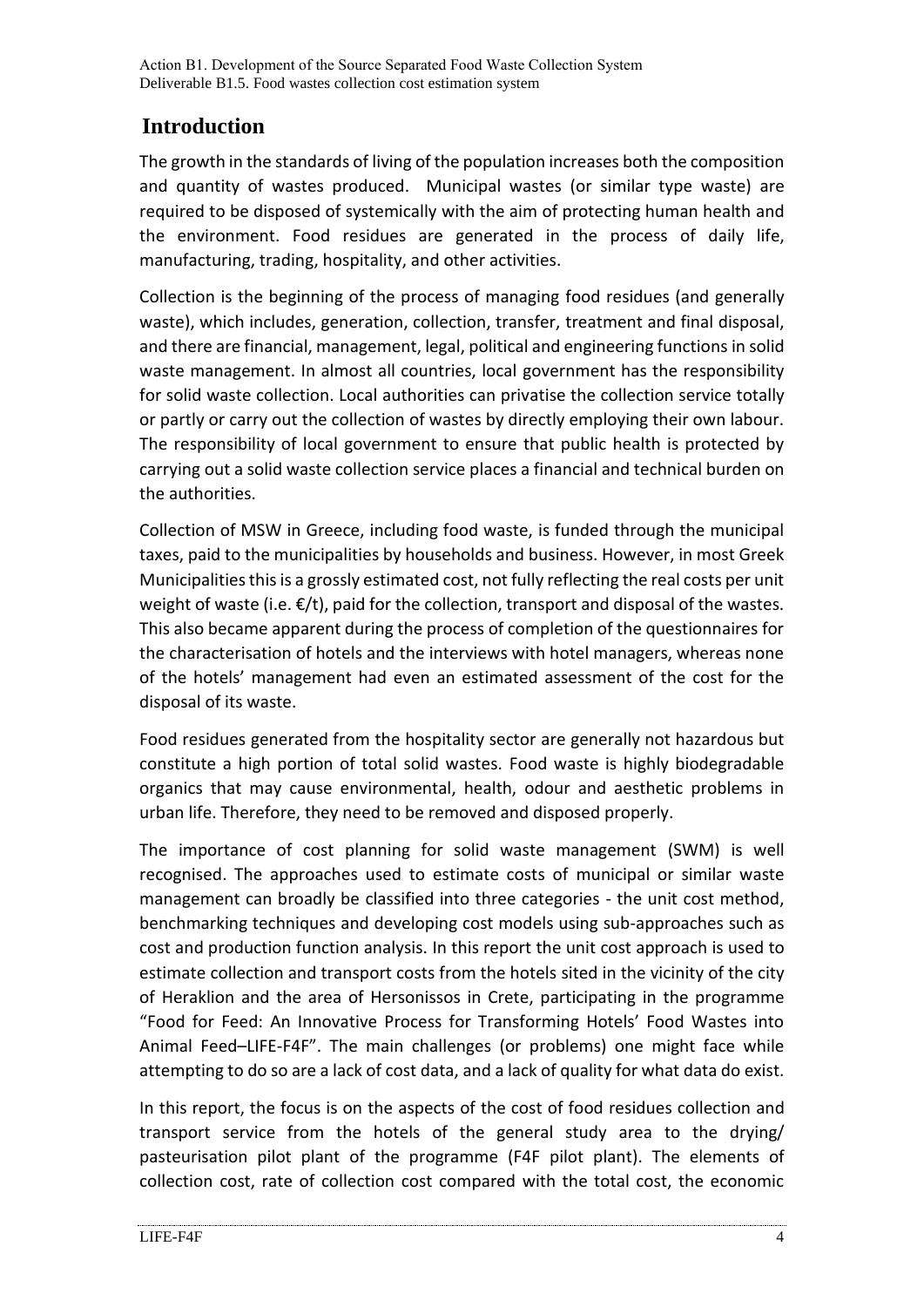aspects of contracting out the collection service to the private sector and the feasibility of levying taxes regarding financing are evaluated and are compared to Local Authority costing.

To determine the present the collection and transport cost of food residues certain information is necessary. The required information, in order the collection and transport cost to be accurately determined includes:

- a) number of employees involved,
- b) number of vehicles,
- c) collection frequency,
- d) collection and transport distance.

### <span id="page-4-0"></span>**Cost estimation**

In order to estimate the total cost of the collection process the following parameters should be considered:

- **O** The payload of the vehicle is 3 tonnes.
- **O** The typical occupancy rate of the vehicle using methods discussed previously is 95%.
- **O** The crew of the vehicle is the driver and two workers (one full-time and one part-time) who cost 1,300×2.5 euros per month.
- **O** Employees work 40 hours a week for 48 weeks in a year.
- **O** The amount of the food wastes produced by hotels is 100 tons.
- The cost of the fuel is 1.30 euros/lt and the vehicle needs about 30 lt/100km
- **O** The cost to purchase the vehicle is 75,000 euros.
- **O** The average distance of every trip for the vehicle is 30 Km. The total cost of the collection schema involves:
- **O** Total personnel cost =  $2.5 \times 1,300.00 = 3,250.00$  euros per month
- O Total fuel cost = (Total amount of food residues)/ (Payload of vehicle)  $\times$  [Trip distance]  $\times$  [Fuel consumption]  $\times$  $[Full cost]$

#### And so,

Total fuel cost = 
$$
\frac{100 \text{ th}}{3 \text{ th} \times 95\%} \times [30 \text{ km}] \times \left[\frac{30 \text{ lt}}{100 \text{ km}}\right] \times \left[1.30 \frac{\text{ft}}{lt}\right] = 410.5 \frac{\text{ft}}{\text{month}}
$$

- **O** depreciation cost of the vehicle = 75,000  $\times$  10% ÷12 = 625 euros per month
- $\bullet$  insurance and maintenance of the vehicle = 300 euros per month